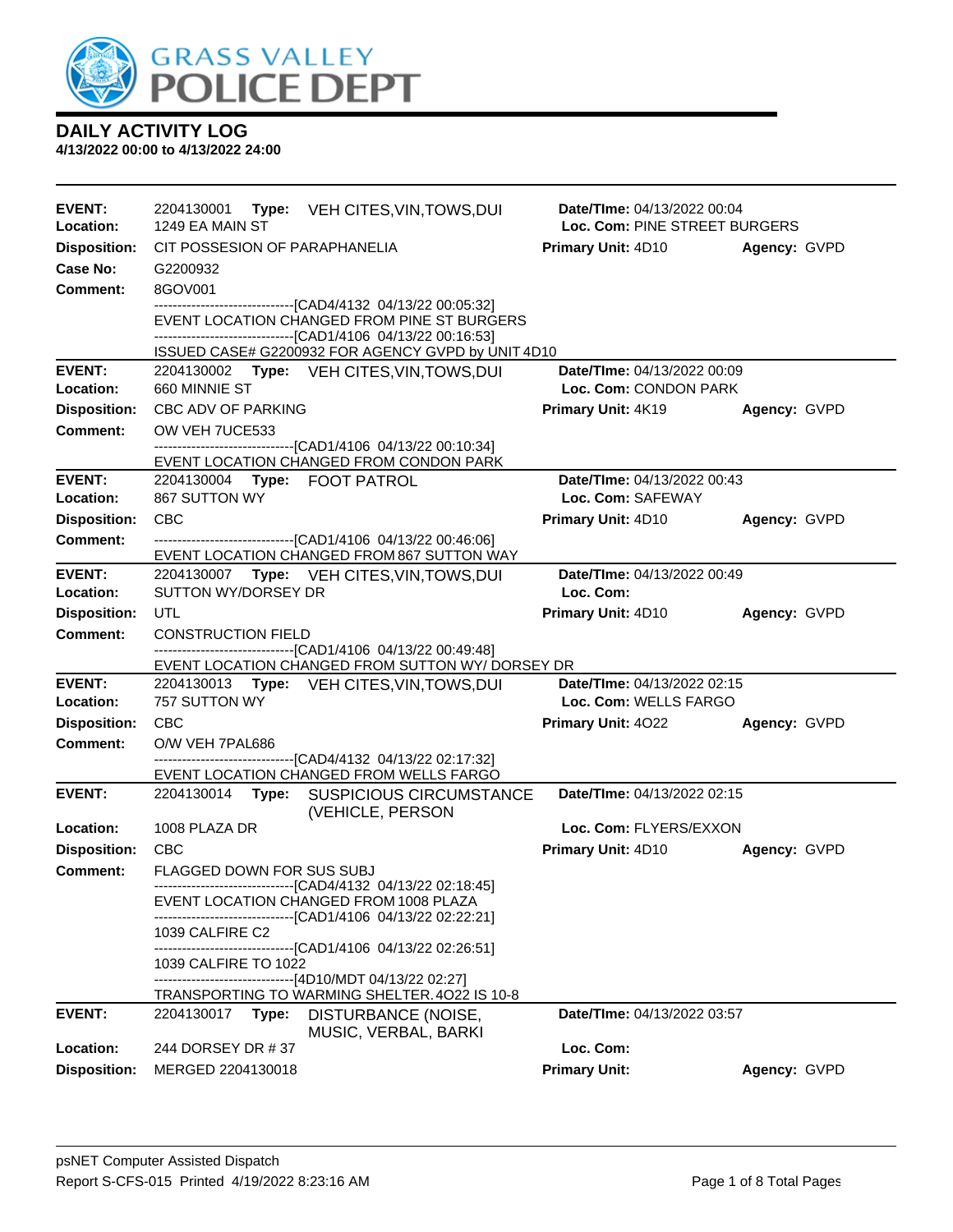

| <b>Comment:</b>     | LOUDLY                                    | 911 REPORTING MALE HAS COME BACK FROM EVENT 2204120190 AND IS OUTSIDE APT 41 AND IS TALKING                                                                                         |                                          |                     |
|---------------------|-------------------------------------------|-------------------------------------------------------------------------------------------------------------------------------------------------------------------------------------|------------------------------------------|---------------------|
|                     |                                           | -------------------------------[CAD1/4106 04/13/22 03:58:20]                                                                                                                        |                                          |                     |
|                     |                                           | RP NOW WHISPERING SINCE MALE WALKED PAST                                                                                                                                            |                                          |                     |
|                     | <b>NEG WEAPONS</b>                        | --------------------------------[CAD1/4106 04/13/22 03:58:36]                                                                                                                       |                                          |                     |
|                     |                                           | ***** EVENT CLOSED BY CAD1 WITH COMMENT-2204130018                                                                                                                                  |                                          |                     |
| <b>EVENT:</b>       |                                           | 2204130018 Type: SUSPICIOUS CIRCUMSTANCE<br>(VEHICLE, PERSON                                                                                                                        | Date/TIme: 04/13/2022 03:58              |                     |
| Location:           | 244 DORSEY DR #41                         |                                                                                                                                                                                     | Loc. Com:                                |                     |
| <b>Disposition:</b> | <b>CBC</b>                                |                                                                                                                                                                                     | <b>Primary Unit: 404</b>                 | <b>Agency: GVPD</b> |
| <b>Comment:</b>     | <b>NEIGHBORS</b>                          | 911 RPTG MALE TRYING TO OPEN DOOR TO RPS APT BY TURNING DOOR KNOB. RP BELIEVES ITS HER                                                                                              |                                          |                     |
|                     |                                           | ----------------------------------[CAD3/4051 04/13/22 03:59:08]<br>RP DOESNT SEE ANYONE OUTSIDE ANYMORE<br>-------------------------------[CAD3/4051 04/13/22 03:59:36]             |                                          |                     |
|                     |                                           | RP HAS SON OF MALE SUBJ THAT IS TRYING TO GET INTO APT                                                                                                                              |                                          |                     |
|                     | MERGED 2204130017 TYPE: DIS               | -------------------------------[MERGED CAD1/4106 04/13/2022 04:00:16]                                                                                                               |                                          |                     |
|                     | LOCATION: 244 DORSEY DR Apt: 37           |                                                                                                                                                                                     |                                          |                     |
|                     |                                           | RP: NAME: ELLEN PHONE: 5757380 (530)                                                                                                                                                |                                          |                     |
|                     |                                           | COMMENTS: 911 REPORTING MALE HAS COME BACK FROM EVENT 2204120190 AND IS OUTSIDE APT 41 AND<br>IS TALKING LOUDLY--------------------------------[CADI/4106 04/13/22 03:58:20]        |                                          |                     |
|                     |                                           | RP NOW WHISPERING SINCE MALE WALKED PAST                                                                                                                                            |                                          |                     |
|                     |                                           | --------------------------------[CAD1/4106 04/13/22 03:58:36]                                                                                                                       |                                          |                     |
|                     | <b>NEG WEAPONS</b>                        |                                                                                                                                                                                     |                                          |                     |
| <b>EVENT:</b>       |                                           | 2204130029 Type: ORDINANCES<br>(COUNTY/MUNICIPAL)                                                                                                                                   | Date/TIme: 04/13/2022 07:56              |                     |
| Location:           | 2116 NEVADA CITY HY                       |                                                                                                                                                                                     | Loc. Com:                                |                     |
| <b>Disposition:</b> | <b>CNOP</b>                               |                                                                                                                                                                                     | <b>Primary Unit: 4017</b>                | Agency: GVPD        |
| <b>Comment:</b>     |                                           | RP REQ ASSISTANCE MOVING ALONG A TRANSIENT THAT IS ASLEEP IFO THE BUILDING<br>-------------------------------[CAD1/4056 04/13/22 08:09:10]                                          |                                          |                     |
|                     | 10-22 SUBJ MOVED                          |                                                                                                                                                                                     |                                          |                     |
| <b>EVENT:</b>       | 2204130031 Type: ALL OTHERS               |                                                                                                                                                                                     | Date/TIme: 04/13/2022 08:18              |                     |
| Location:           | 129 S AUBURN ST                           |                                                                                                                                                                                     | Loc. Com: GRASS VALLEY POLICE DEPARTMENT |                     |
| <b>Disposition:</b> | <b>RPT</b>                                |                                                                                                                                                                                     | <b>Primary Unit: 4D7</b>                 | Agency: GVPD        |
| Case No:            | G2200933                                  |                                                                                                                                                                                     |                                          |                     |
| <b>Comment:</b>     |                                           | ---------------------------------[CAD1/4056 04/13/22 08:18:16]<br>ISSUED CASE# G2200933 FOR AGENCY GVPD by UNIT 4D7<br>-------------------------------[CAD1/4056 04/13/22 08:23:37] |                                          |                     |
|                     |                                           | EVENT LOCATION CHANGED FROM GVPD                                                                                                                                                    |                                          |                     |
| <b>EVENT:</b>       |                                           | 2204130033 Type: PROPERTY LOST OR FOUND                                                                                                                                             | Date/TIme: 04/13/2022 08:33              |                     |
| Location:           | 129 SO AUBURN ST                          |                                                                                                                                                                                     | Loc. Com:                                |                     |
| <b>Disposition:</b> | <b>RPT</b>                                |                                                                                                                                                                                     | Primary Unit: 4D16                       | Agency: GVPD        |
| <b>Case No:</b>     | G2200934                                  |                                                                                                                                                                                     |                                          |                     |
| <b>Comment:</b>     |                                           | ------------------------------[CAD2/4116_04/13/22_08:34:30]<br>ISSUED CASE# G2200934 FOR AGENCY GVPD by UNIT 4D16<br>--------------------------------[CAD1/4056 04/13/22 08:34:35]  |                                          |                     |
|                     |                                           | EVENT LOCATION CHANGED FROM 129 SOUTH AUBURN ST                                                                                                                                     |                                          |                     |
| <b>EVENT:</b>       |                                           | 2204130036 Type: COMMUNITY POLICING<br><b>ACTION</b>                                                                                                                                | Date/TIme: 04/13/2022 08:59              |                     |
| <b>Comment:</b>     | Disposition: WA VEHICLES TAGGED 72 HR TOW |                                                                                                                                                                                     | Primary Unit: 4017                       | Agency: GVPD        |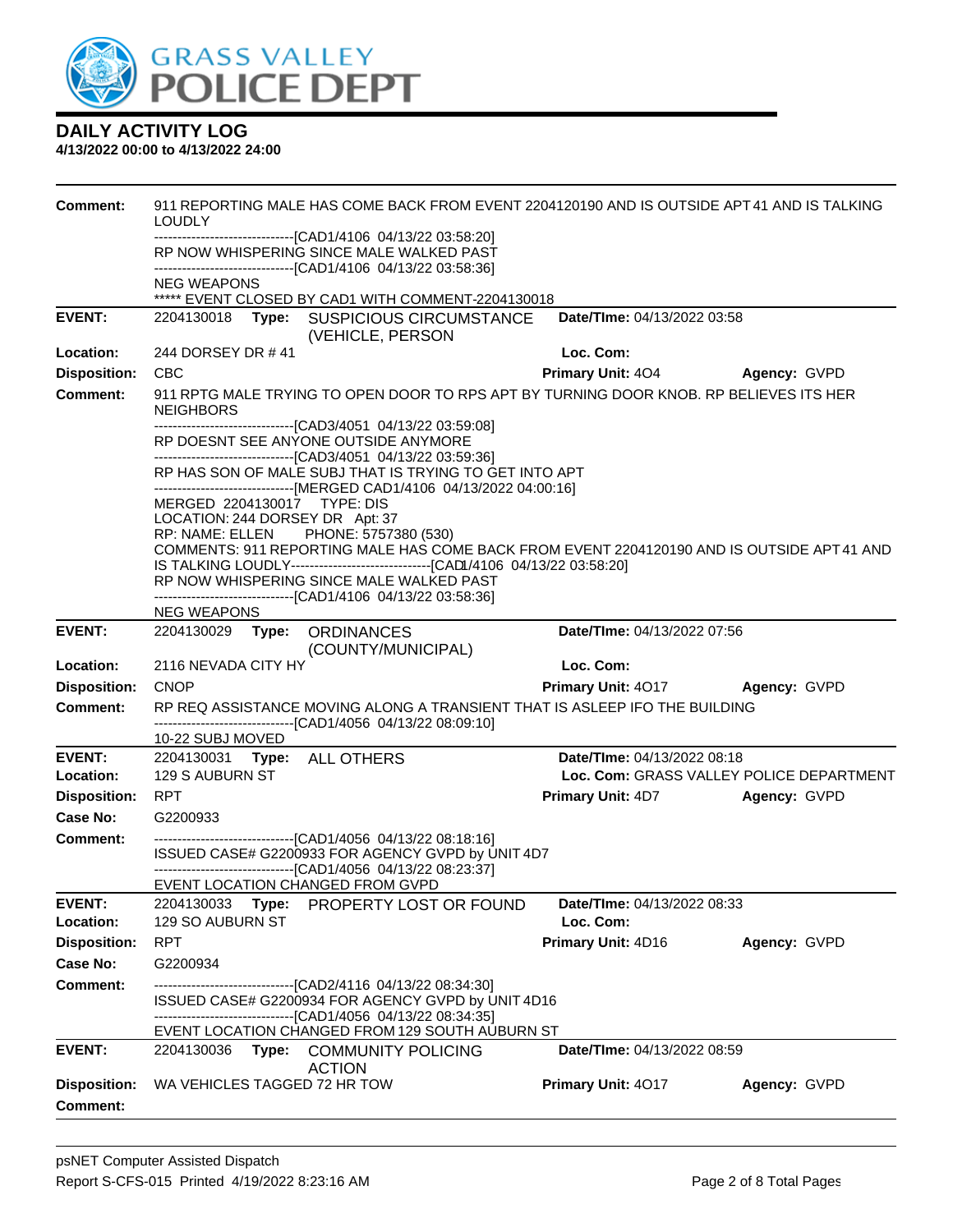

| <b>EVENT:</b>                          | 2204130044                                                  | Type: | <b>SUSPICIOUS CIRCUMSTANCE</b><br>(VEHICLE, PERSON                                                                               | Date/TIme: 04/13/2022 09:36              |              |
|----------------------------------------|-------------------------------------------------------------|-------|----------------------------------------------------------------------------------------------------------------------------------|------------------------------------------|--------------|
| <b>Disposition:</b><br><b>Comment:</b> | <b>CBC</b>                                                  |       |                                                                                                                                  | Primary Unit: 4017                       | Agency: GVPD |
| <b>EVENT:</b>                          | 2204130046                                                  | Type: | ANIMALS (ABUSE, LOOSE,<br>FOUND, INJURED)                                                                                        | Date/TIme: 04/13/2022 09:38              |              |
| Location:                              | BENNETT ST/KIDDER AV                                        |       |                                                                                                                                  | Loc. Com:                                |              |
| <b>Disposition:</b>                    | <b>CBC</b>                                                  |       |                                                                                                                                  | Primary Unit: 4Z32                       | Agency: GVPD |
| <b>Comment:</b>                        |                                                             |       | RP AT GVAC WITH A FOUND CAT. THERE IS NO ONE THERE TO HELP HER                                                                   |                                          |              |
|                                        | 4S5 ADVISED                                                 |       | -------------------------------[CAD2/4116 04/13/22 09:52:45]                                                                     |                                          |              |
| <b>EVENT:</b>                          |                                                             |       | 2204130048 Type: VEHICLE STOP                                                                                                    | Date/TIme: 04/13/2022 09:41              |              |
| Location:                              | 49 STATE/CRESTVIEW DR                                       |       |                                                                                                                                  | Loc. Com:                                |              |
| <b>Disposition:</b>                    | <b>CBC</b>                                                  |       |                                                                                                                                  | Primary Unit: 4D16                       | Agency: GVPD |
| <b>Comment:</b>                        | License:<br>SВ                                              |       |                                                                                                                                  |                                          |              |
|                                        |                                                             |       | -------------------------[CAD1/4056_04/13/22_09:42:09]<br>EVENT LOCATION CHANGED FROM 49/CRESTVIEW                               |                                          |              |
| <b>EVENT:</b>                          | 2204130049                                                  | Type: | DISTURBANCE (NOISE,<br>MUSIC, VERBAL, BARKI                                                                                      | Date/TIme: 04/13/2022 09:45              |              |
| Location:                              | 561 IDAHO MARYLAND RD                                       |       |                                                                                                                                  | Loc. Com: ANIMAL HOSPITAL                |              |
| <b>Disposition:</b>                    | <b>CBC</b>                                                  |       |                                                                                                                                  | <b>Primary Unit: 4021</b>                | Agency: GVPD |
| <b>Comment:</b>                        |                                                             |       | RP REQ 10-21 REF A CUSTOMER WHO THREATENED STAFF ON4/8/22                                                                        |                                          |              |
|                                        |                                                             |       | -------------------------------[CAD1/4056 04/13/22 10:04:14]<br>PER 4021, NOTIFIED TO CALLBACK IF SUBJS RETURN TO HAVE THEM602'D |                                          |              |
|                                        |                                                             |       |                                                                                                                                  |                                          |              |
|                                        |                                                             |       | -------------------------------[CAD1/4056 04/13/22 10:04:53]<br>RP ALSO REPORTED AN "EGGING" TO HER HOUSE, UNK SU.               |                                          |              |
| <b>EVENT:</b>                          |                                                             |       | 2204130054 Type: 911 UNKNOWN                                                                                                     | Date/TIme: 04/13/2022 10:10              |              |
|                                        |                                                             |       | (HANGUPS, ABAN'S)                                                                                                                |                                          |              |
| Location:                              | 880 SUTTON WY                                               |       |                                                                                                                                  | Loc. Com: WALGREENS                      |              |
| <b>Disposition:</b>                    | <b>HBD</b>                                                  |       |                                                                                                                                  | <b>Primary Unit:</b>                     | Agency: GVPD |
| Comment:                               | 911 OPEN LINE, C4 ON CALLBACK<br>***** EVENT CLOSED BY CAD1 |       |                                                                                                                                  |                                          |              |
| <b>EVENT:</b>                          |                                                             |       | 2204130058 Type: ORDINANCES<br>(COUNTY/MUNICIPAL)                                                                                | Date/TIme: 04/13/2022 10:15              |              |
| Location:                              | 111 W MCKNIGHT WY                                           |       |                                                                                                                                  | Loc. Com: KMART                          |              |
| <b>Disposition:</b>                    | <b>CBC</b>                                                  |       |                                                                                                                                  | Primary Unit: 4017                       | Agency: GVPD |
| <b>Comment:</b>                        |                                                             |       | -------------------------------[CAD2/4116 04/13/22 10:16:41]                                                                     |                                          |              |
|                                        |                                                             |       | EVENT LOCATION CHANGED FROM KMART                                                                                                |                                          |              |
| <b>EVENT:</b><br>Location:             | 231 SO CHURCH ST                                            |       | 2204130065 Type: FOLLOWUP                                                                                                        | Date/TIme: 04/13/2022 10:35<br>Loc. Com: |              |
| <b>Disposition:</b>                    | <b>CBC</b>                                                  |       |                                                                                                                                  | Primary Unit: 402                        | Agency: GVPD |
| <b>Comment:</b>                        |                                                             |       | -------------------------------[CAD1/4056 04/13/22 10:59:02]                                                                     |                                          |              |
|                                        |                                                             |       | EVENT LOCATION CHANGED FROM 231 S CHURCH ST                                                                                      |                                          |              |
| <b>EVENT:</b>                          |                                                             |       | 2204130066 Type: SUBJECT STOP                                                                                                    | Date/TIme: 04/13/2022 10:36              |              |
| Location:                              | 867 SUTTON WY                                               |       |                                                                                                                                  | Loc. Com: SAFEWAY                        |              |
| <b>Disposition:</b>                    | CBC 98T                                                     |       |                                                                                                                                  | Primary Unit: 4017                       | Agency: GVPD |
| <b>Comment:</b>                        | OUT W/2                                                     |       | ------------------------[CAD2/4116 04/13/22 10:37:14]                                                                            |                                          |              |
|                                        |                                                             |       | EVENT LOCATION CHANGED FROM SAFEWAY                                                                                              |                                          |              |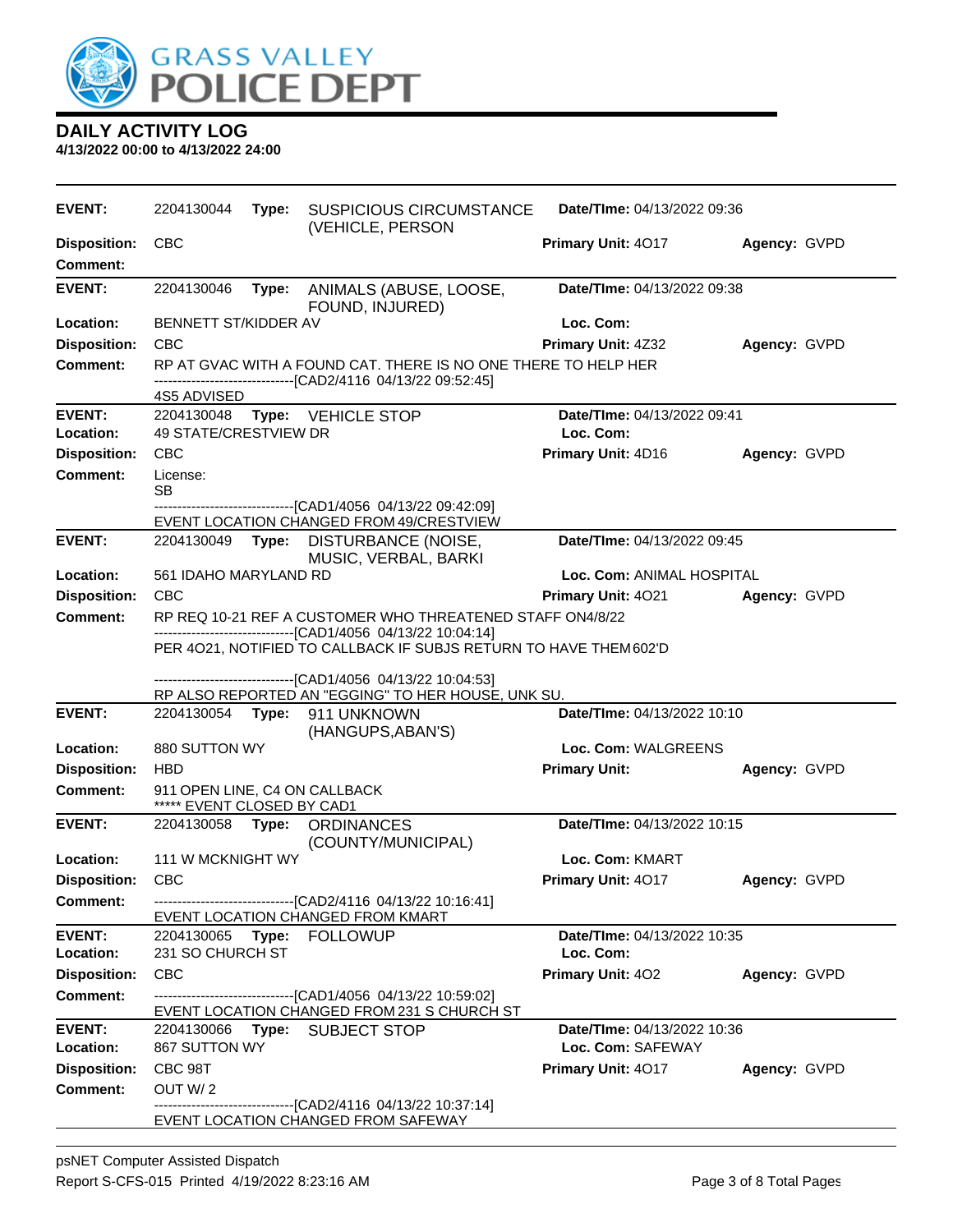

| <b>EVENT:</b><br>Location: | 2204130071<br><b>OLD FREED</b>                                                                                                         |       | Type: VEH CITES, VIN, TOWS, DUI                                                                                                                                                                                       | Date/TIme: 04/13/2022 11:01<br>Loc. Com: |              |
|----------------------------|----------------------------------------------------------------------------------------------------------------------------------------|-------|-----------------------------------------------------------------------------------------------------------------------------------------------------------------------------------------------------------------------|------------------------------------------|--------------|
| <b>Disposition:</b>        | CBC                                                                                                                                    |       |                                                                                                                                                                                                                       | Primary Unit: 4017                       | Agency: GVPD |
| Comment:                   | OW OCC VEH 4WQD303                                                                                                                     |       |                                                                                                                                                                                                                       |                                          |              |
| <b>EVENT:</b><br>Location: | 2204130073<br><b>465 LAMARQUE CT</b>                                                                                                   |       | Type: GRAND THEFT AUTO                                                                                                                                                                                                | Date/TIme: 04/13/2022 11:12<br>Loc. Com: |              |
| <b>Disposition:</b>        |                                                                                                                                        |       | PEN NEG ANSWER ON 21 OR AT DOOR                                                                                                                                                                                       | Primary Unit: 4018                       | Agency: GVPD |
| <b>Comment:</b>            |                                                                                                                                        |       | RP RPTNG THEFT OF VEH OCC'D WITHIN THE LAST 12 HOURS, BRO TOYOTA TRUCK                                                                                                                                                |                                          |              |
|                            |                                                                                                                                        |       | --------------------------------[CAD1/4056 04/13/22 11:30:29]<br>RE-OPENED AS EVENT GVPD 2204130079                                                                                                                   |                                          |              |
| <b>EVENT:</b>              | 2204130075                                                                                                                             | Type: | TRAFFIC (DUI, PARKING,<br>SPEED, HAZ                                                                                                                                                                                  | Date/TIme: 04/13/2022 11:17              |              |
| Location:                  | 322 PLEASANT ST #3                                                                                                                     |       |                                                                                                                                                                                                                       | Loc. Com:                                |              |
| <b>Disposition:</b>        | CBC CIVIL ISSUE WITH TENANT                                                                                                            |       |                                                                                                                                                                                                                       | <b>Primary Unit: 4021</b>                | Agency: GVPD |
| <b>Comment:</b>            |                                                                                                                                        |       | RP IS PROPERTY MANAGER, STATES SUBJ PARKS TRUCK IFO FRONT DOOR CREATING A FIRE HAZARD, RP<br>STATES SHE PUT A TOW STICKER ON THE VEH AND SUBJ IS NOW THREATENING TO SUE RP FOR<br>HARASSMENT. RP REQ 10-21 TO DISCUSS |                                          |              |
| <b>EVENT:</b>              |                                                                                                                                        |       | 2204130079 Type: GRAND THEFT AUTO                                                                                                                                                                                     | Date/TIme: 04/13/2022 11:30              |              |
| Location:                  | <b>465 LAMARQUE CT</b>                                                                                                                 |       |                                                                                                                                                                                                                       | Loc. Com:                                |              |
| <b>Disposition:</b>        | RPT BOLO ISSUED                                                                                                                        |       |                                                                                                                                                                                                                       | Primary Unit: 4018                       | Agency: GVPD |
| <b>Case No:</b>            | G2200935                                                                                                                               |       |                                                                                                                                                                                                                       |                                          |              |
| Comment:                   | RP RPTNG THEFT OF VEH OCC'D WITHIN THE LAST 12 HOURS, BRO TOYOTA TRUCK<br>-------------------------------[CAD1/4056 04/13/22 11:39:27] |       |                                                                                                                                                                                                                       |                                          |              |
|                            |                                                                                                                                        |       | ISSUED CASE# G2200935 FOR AGENCY GVPD by UNIT 4O18                                                                                                                                                                    |                                          |              |
|                            |                                                                                                                                        |       | -------------------------------[CAD1/4056 04/13/22 12:04:34]                                                                                                                                                          |                                          |              |
|                            | FCN/3702210302445                                                                                                                      |       | --------------------------------[CAD1/4056 04/13/22 12:30:33]                                                                                                                                                         |                                          |              |
|                            | VEH REMOVED, BOLO CANCELLED                                                                                                            |       |                                                                                                                                                                                                                       |                                          |              |
|                            |                                                                                                                                        |       | PER RP, FAMILY MEMBER HAD THE VEH                                                                                                                                                                                     |                                          |              |
| <b>EVENT:</b>              | 2204130081                                                                                                                             | Type: | <b>COMMUNITY POLICING</b><br><b>ACTION</b>                                                                                                                                                                            | Date/TIme: 04/13/2022 11:37              |              |
| Location:                  | 660 MINNIE ST                                                                                                                          |       |                                                                                                                                                                                                                       | Loc. Com: CONDON PARK                    |              |
| <b>Disposition:</b>        | <b>CBC</b>                                                                                                                             |       |                                                                                                                                                                                                                       | <b>Primary Unit: 402</b>                 | Agency: GVPD |
| Comment:                   |                                                                                                                                        |       | ---------------------------------[CAD1/4056 04/13/22 11:45:45]<br>EVENT LOCATION CHANGED FROM 660 MINNIE ST                                                                                                           |                                          |              |
| <b>EVENT:</b>              | 2204130087                                                                                                                             |       | Type: ANIMALS (ABUSE, LOOSE,<br>FOUND, INJURED)                                                                                                                                                                       | Date/TIme: 04/13/2022 11:51              |              |
| Location:                  | 251 GLENWOOD RD                                                                                                                        |       |                                                                                                                                                                                                                       | Loc. Com:                                |              |
| <b>Disposition:</b>        | <b>CBC</b>                                                                                                                             |       |                                                                                                                                                                                                                       | Primary Unit: 4Z32                       | Agency: GVPD |
| <b>Comment:</b>            |                                                                                                                                        |       | ------------------------[CAD1/4056_04/13/22 11:55:10]<br>EVENT LOCATION CHANGED FROM 251 GLENWOOD                                                                                                                     |                                          |              |
| <b>EVENT:</b>              | 2204130096                                                                                                                             | Type: | TRAFFIC (DUI, PARKING,<br>SPEED, HAZ                                                                                                                                                                                  | Date/TIme: 04/13/2022 12:28              |              |
| Location:                  | 49 RAMP STATE/WE EMPIRE ST                                                                                                             |       |                                                                                                                                                                                                                       | Loc. Com: SB, JUST BEFORE HY 49          |              |
| <b>Disposition:</b>        | <b>HBD</b>                                                                                                                             |       |                                                                                                                                                                                                                       | <b>Primary Unit:</b>                     | Agency: GVPD |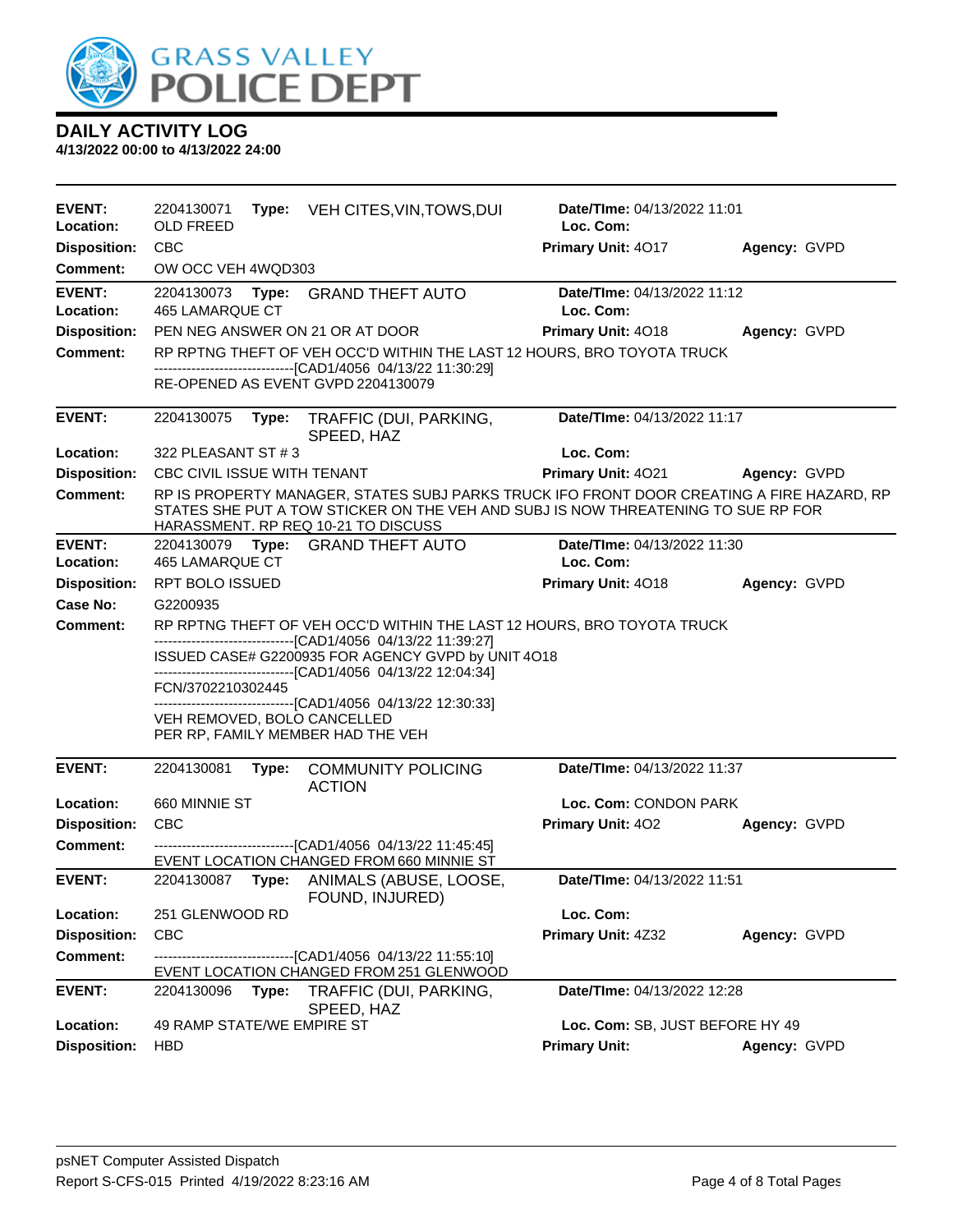

| Comment:            | ADD 911 RPT'G SAME.           | 911 RPTNG LARGE DEBRIS IN THE ROADWAY, XFR TO CHP<br>------------------------------[CAD2/4116_04/13/22 12:28:26]<br>RP STATES TRUCK BEDLINER BLKING BOTH SB LANES<br>-------------------------------[CAD1/4056 04/13/22 12:28:50] |                                    |              |
|---------------------|-------------------------------|-----------------------------------------------------------------------------------------------------------------------------------------------------------------------------------------------------------------------------------|------------------------------------|--------------|
|                     | <b>VOICED</b>                 | ---------------------------------[CAD1/4056 04/13/22 12:29:19]                                                                                                                                                                    |                                    |              |
|                     | ***** EVENT CLOSED BY CAD1    |                                                                                                                                                                                                                                   |                                    |              |
|                     |                               | ------------------------[CAD2/4116 04/13/22 12:54:08]                                                                                                                                                                             |                                    |              |
|                     |                               | ADDITIONAL 911 RPTNG DEBRIS, XFR TO CHP                                                                                                                                                                                           |                                    |              |
| <b>EVENT:</b>       | 2204130097<br>Type:           | 911 UNKNOWN<br>(HANGUPS, ABAN'S)                                                                                                                                                                                                  | Date/TIme: 04/13/2022 12:30        |              |
| Location:           | 118 TINLOY ST                 |                                                                                                                                                                                                                                   | Loc. Com:                          |              |
| <b>Disposition:</b> | CBC <sub>C4</sub>             |                                                                                                                                                                                                                                   | Primary Unit: 4017                 | Agency: GVPD |
| <b>Comment:</b>     |                               | 911 STATIC, FAINTLY HEARD FEMALE VOICE, STATED "SORRY" AND DISCONNECTED                                                                                                                                                           |                                    |              |
| <b>EVENT:</b>       | 2204130098<br>Type:           | <b>COMMUNITY POLICING</b><br><b>ACTION</b>                                                                                                                                                                                        | Date/TIme: 04/13/2022 12:43        |              |
| <b>Disposition:</b> | <b>CBC</b>                    |                                                                                                                                                                                                                                   | Primary Unit: 402                  | Agency: GVPD |
| <b>Comment:</b>     |                               |                                                                                                                                                                                                                                   |                                    |              |
| <b>EVENT:</b>       | 2204130101                    | Type: SUBJECT STOP                                                                                                                                                                                                                | Date/TIme: 04/13/2022 12:51        |              |
| Location:           | 49/20 RAMP STATE/SO AUBURN ST |                                                                                                                                                                                                                                   | Loc. Com: SB                       |              |
| <b>Disposition:</b> | <b>CBC</b>                    |                                                                                                                                                                                                                                   | Primary Unit: 4018                 | Agency: GVPD |
| Comment:            | OW <sub>1</sub>               |                                                                                                                                                                                                                                   |                                    |              |
|                     |                               | -------------------------------[CAD1/4056_04/13/22 12:52:15]<br>EVENT LOCATION CHANGED FROM SB 49/S SUBURN                                                                                                                        |                                    |              |
| <b>EVENT:</b>       | 2204130106                    | Type: FOOT PATROL                                                                                                                                                                                                                 | <b>Date/TIme: 04/13/2022 13:02</b> |              |
| <b>Disposition:</b> | CBC 98T                       |                                                                                                                                                                                                                                   | Primary Unit: 4017                 | Agency: GVPD |
| Comment:            |                               |                                                                                                                                                                                                                                   |                                    |              |
| <b>EVENT:</b>       | 2204130107<br>Type:           | <b>SUSPICIOUS CIRCUMSTANCE</b><br>(VEHICLE, PERSON                                                                                                                                                                                | Date/TIme: 04/13/2022 13:03        |              |
| <b>Location:</b>    | 333 CROWN POINT CR #125       |                                                                                                                                                                                                                                   | Loc. Com:                          |              |
| <b>Disposition:</b> | <b>CBC</b>                    |                                                                                                                                                                                                                                   | <b>Primary Unit: 4021</b>          | Agency: GVPD |
| <b>Comment:</b>     |                               | RP REQ 10-21 REF SUS VEH RUNNING A COMPRESSER THIS MORNING AROUND 1000<br>------------------------------[4O21/MDT 04/13/22 13:10]<br>RP ADVISED TO CALL BACK IF THEY RETURN                                                       |                                    |              |
| <b>EVENT:</b>       | 2204130108                    | Type: FOOT PATROL                                                                                                                                                                                                                 | Date/TIme: 04/13/2022 13:10        |              |
| Location:           | 600 BLK IDAHO MARYLAND RD     |                                                                                                                                                                                                                                   | Loc. Com:                          |              |
| <b>Disposition:</b> | <b>CBC</b>                    |                                                                                                                                                                                                                                   | Primary Unit: 4017                 | Agency: GVPD |
| <b>Comment:</b>     | <b>DIRT TURNOUT</b>           |                                                                                                                                                                                                                                   |                                    |              |
| <b>EVENT:</b>       | 2204130122<br>Type:           | <b>ORDINANCES</b><br>(COUNTY/MUNICIPAL)                                                                                                                                                                                           | Date/TIme: 04/13/2022 13:38        |              |
| Location:           | 692 FREEMAN LN # A            |                                                                                                                                                                                                                                   | Loc. Com: RALEYS                   |              |
| <b>Disposition:</b> | <b>CBC</b>                    |                                                                                                                                                                                                                                   | Primary Unit: 4K6                  | Agency: GVPD |
| <b>Comment:</b>     |                               | RP RPT'G PROFESSIONAL GYPSY PANHANDLERS                                                                                                                                                                                           |                                    |              |
| <b>EVENT:</b>       | 2204130130<br>Type:           | <b>WELFARE CHECK</b>                                                                                                                                                                                                              | Date/TIme: 04/13/2022 14:05        |              |
| Location:           | 1812 EA MAIN ST # 7           |                                                                                                                                                                                                                                   | Loc. Com: ACROSS FROM BURGER KING  |              |
| <b>Disposition:</b> | CBC NEG CTC                   |                                                                                                                                                                                                                                   | Primary Unit: 401                  | Agency: GVPD |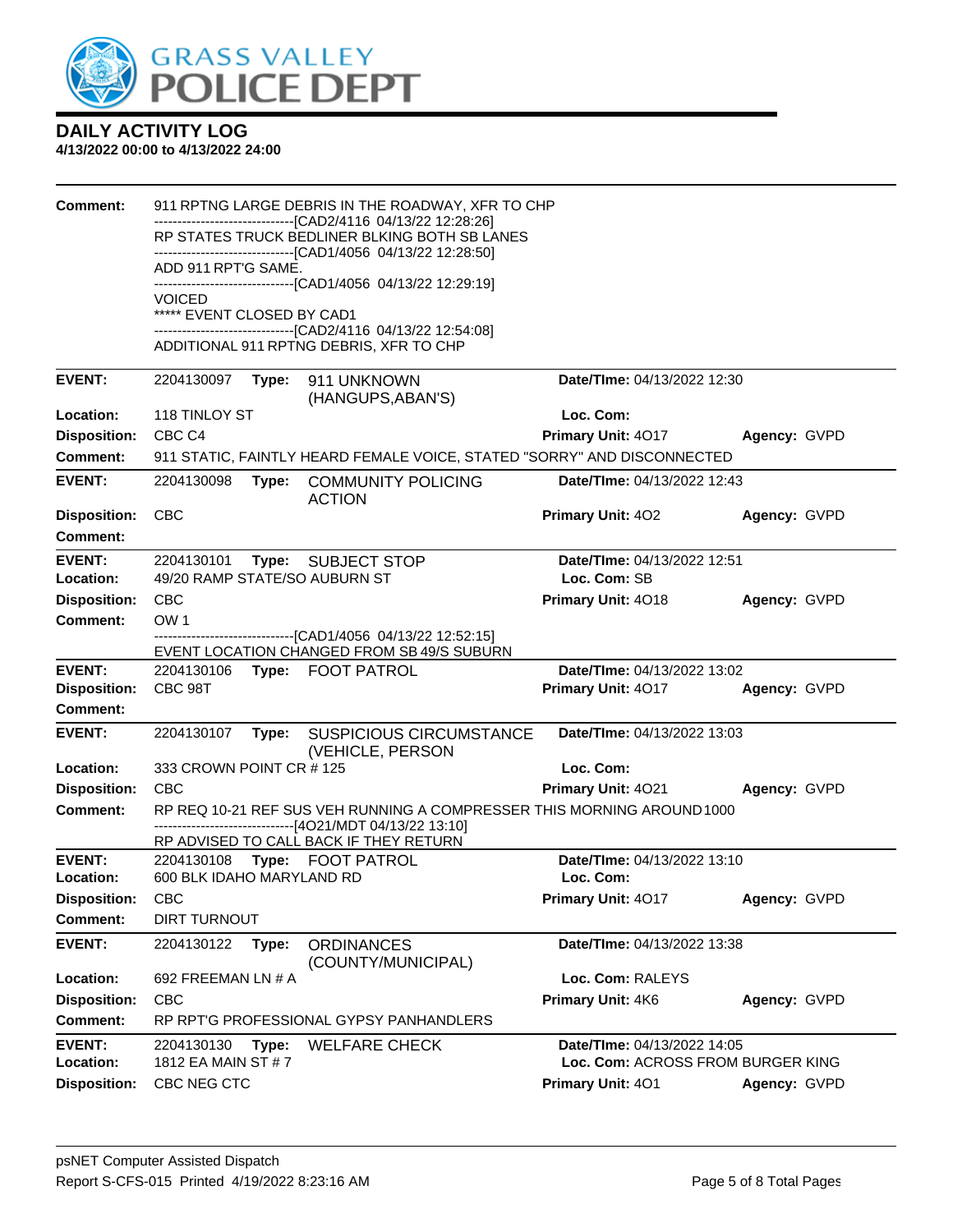

#### **4/13/2022 00:00 to 4/13/2022 24:00**

| <b>Comment:</b>     |                          |       | RP IS BEHAVIORAL HEALTH, REQ CTC AT ADDRESS FOR WELFARE CHECK ON SUBJ WHO HAS NOT BEEN<br>ANSWERING THE DOOR FOR A WEEK. RP STATES SUBJ HAS EXENSIVE MH ISSUES. PROPERTY MANAGER<br>WILL ALSO BE THERE TO OPEN THE DOOR.<br>------------------------------[CAD1/4056 04/13/22 14:14:55] |                                          |                                          |
|---------------------|--------------------------|-------|-----------------------------------------------------------------------------------------------------------------------------------------------------------------------------------------------------------------------------------------------------------------------------------------|------------------------------------------|------------------------------------------|
|                     |                          |       | EVENT LOCATION CHANGED FROM 1812 EA MAIN ST GV                                                                                                                                                                                                                                          |                                          |                                          |
| <b>EVENT:</b>       |                          |       | 2204130132 Type: WELFARE CHECK                                                                                                                                                                                                                                                          | Date/TIme: 04/13/2022 14:11              |                                          |
| Location:           | 20 RAMP STATE/MILL ST    |       |                                                                                                                                                                                                                                                                                         | Loc. Com: EL FAVORITO TAQUERIA           |                                          |
| <b>Disposition:</b> | UTL                      |       |                                                                                                                                                                                                                                                                                         | Primary Unit: 4K6                        | Agency: GVPD                             |
| <b>Comment:</b>     |                          |       | RP STATES ELDERLY MALE WEARING GRY SHIRT, LIGHT PANTS WALKING ON THE RAMP, REFUSED TO BE                                                                                                                                                                                                |                                          |                                          |
|                     | TRANSFERRED TO CHP.      |       | --------------------------------[CAD2/4116 04/13/22 14:12:02]                                                                                                                                                                                                                           |                                          |                                          |
|                     | 10-39 CHP                |       |                                                                                                                                                                                                                                                                                         |                                          |                                          |
| <b>EVENT:</b>       | 2204130138               |       | Type: EXTRA PATROL                                                                                                                                                                                                                                                                      | Date/TIme: 04/13/2022 14:39              |                                          |
| <b>Disposition:</b> | <b>CBC</b>               |       |                                                                                                                                                                                                                                                                                         | Primary Unit: 4017                       | Agency: GVPD                             |
| <b>Comment:</b>     |                          |       |                                                                                                                                                                                                                                                                                         |                                          |                                          |
| <b>EVENT:</b>       | 2204130142               | Type: | <b>EXTRA PATROL</b>                                                                                                                                                                                                                                                                     | Date/TIme: 04/13/2022 14:57              |                                          |
| <b>Disposition:</b> | CBC ADVISED 602          |       |                                                                                                                                                                                                                                                                                         | Primary Unit: 4017                       | Agency: GVPD                             |
| <b>Comment:</b>     |                          |       |                                                                                                                                                                                                                                                                                         |                                          |                                          |
| <b>EVENT:</b>       | 2204130153               | Type: | DISTURBANCE (NOISE,<br>MUSIC, VERBAL, BARKI                                                                                                                                                                                                                                             | Date/TIme: 04/13/2022 15:57              |                                          |
| Location:           | <b>BERRYMAN ST</b>       |       |                                                                                                                                                                                                                                                                                         | Loc. Com: YELLOW HOUSE                   |                                          |
| <b>Disposition:</b> |                          |       | CBC RP STATES HE HAS PERMISSION                                                                                                                                                                                                                                                         | Primary Unit: 4K6                        | Agency: GVPD                             |
| Comment:            |                          |       | 911 RPTNG MALE NEXT DOOR THREW A HOT WATER HEATER OFF THE DECK, NEG MEDICAL. RP STATES                                                                                                                                                                                                  |                                          |                                          |
|                     |                          |       | SUBJ IS BEHIND THE HOUSE DRAGGING IT. RP STATES THE SUBJ DOES NOT LIVE THERE, ON GOING ISSUE.<br>RP UNABLE TO PROVIDE A DESCRIPTION.<br>-------------------------------[CAD1/4056 04/13/22 16:01:12]                                                                                    |                                          |                                          |
|                     |                          |       | EVENT LOCATION CHANGED FROM 413 SO AUBURN ST GV                                                                                                                                                                                                                                         |                                          |                                          |
| <b>EVENT:</b>       |                          |       | 2204130159 Type: CITIZEN ASSIST (CIVIL<br>STANDBY'S, LOCKOUT                                                                                                                                                                                                                            | Date/TIme: 04/13/2022 16:24              |                                          |
| Location:           | 1262 SUTTON WY           |       |                                                                                                                                                                                                                                                                                         | Loc. Com: HOSPITALITY HOUSE 530 271 7144 |                                          |
| <b>Disposition:</b> |                          |       | CBC 98T, WEAVER CLEARED DUE TO MEDICAL,                                                                                                                                                                                                                                                 | Primary Unit: 4017                       | Agency: GVPD                             |
|                     | EHN DENIED, NOT RESIDENT |       |                                                                                                                                                                                                                                                                                         |                                          |                                          |
| <b>Comment:</b>     | CLEARANCE X 2            |       |                                                                                                                                                                                                                                                                                         |                                          |                                          |
| <b>EVENT:</b>       | 2204130169               | Type: | <b>SUSPICIOUS CIRCUMSTANCE</b><br>(VEHICLE, PERSON                                                                                                                                                                                                                                      | Date/TIme: 04/13/2022 17:08              |                                          |
| Location:           |                          |       | NEVADA CITY HWY / YUBA RIVER CT                                                                                                                                                                                                                                                         | Loc. Com:                                |                                          |
| <b>Disposition:</b> | <b>CBC</b>               |       |                                                                                                                                                                                                                                                                                         | <b>Primary Unit: 401</b>                 | Agency: GVPD                             |
| Comment:            |                          |       | RP RPT'G A WMA BB HAT / DRK COAT / DRK PNTS /6' SLENDER BUILD, WALKING INTO TRAFFIC AND IT SEEMS<br>LIKE HE IS TRYING TO CHALLENGE VEH'S. RP STATES IT APPEARED HE HAD SOMETHING IN HIS HAND.                                                                                           |                                          |                                          |
|                     |                          |       | -----------[CAD3/3675 04/13/22 17:08:39]<br>RP STATES SUBJ LAST SEEN2MIN AGO WALKING NB                                                                                                                                                                                                 |                                          |                                          |
|                     |                          |       | -------------------[CAD3/3675 04/13/22 17:13:45]<br>2ND RP CALLING IN STATING THE SUBJ IS NOW NEAR BANNER.                                                                                                                                                                              |                                          |                                          |
| <b>EVENT:</b>       | 2204130170               | Type: | DISTURBANCE (NOISE,                                                                                                                                                                                                                                                                     | Date/TIme: 04/13/2022 17:10              |                                          |
|                     |                          |       | MUSIC, VERBAL, BARKI                                                                                                                                                                                                                                                                    |                                          |                                          |
| Location:           | 225 S AUBURN ST          |       |                                                                                                                                                                                                                                                                                         | <b>CHARTER</b>                           | Loc. Com: HENNESSY SCHOOL / GRASS VALLEY |
| <b>Disposition:</b> | <b>CBC</b>               |       |                                                                                                                                                                                                                                                                                         | Primary Unit: 402                        | Agency: GVPD                             |
| <b>Comment:</b>     | HOOPS.                   |       | RP RPT'G 8-9 JUV'S ON THE BACK SIDE OF THE SCHOOL BY THE BASKETBALL COURTS AND THEY'VE BEEN<br>ASKED TO LEAVE AND REFUSED. RP STATES THEY WERE TRYING TO CAUSE DAMAGE TO THE BASKETBALL                                                                                                 |                                          |                                          |
| <b>EVENT:</b>       | 2204130177               | Type: | DISTURBANCE (NOISE,<br>MUSIC, VERBAL, BARKI                                                                                                                                                                                                                                             | <b>Date/Time: 04/13/2022 17:52</b>       |                                          |

psNET Computer Assisted Dispatch Report S-CFS-015 Printed 4/19/2022 8:23:16 AM Page 6 of 8 Total Pages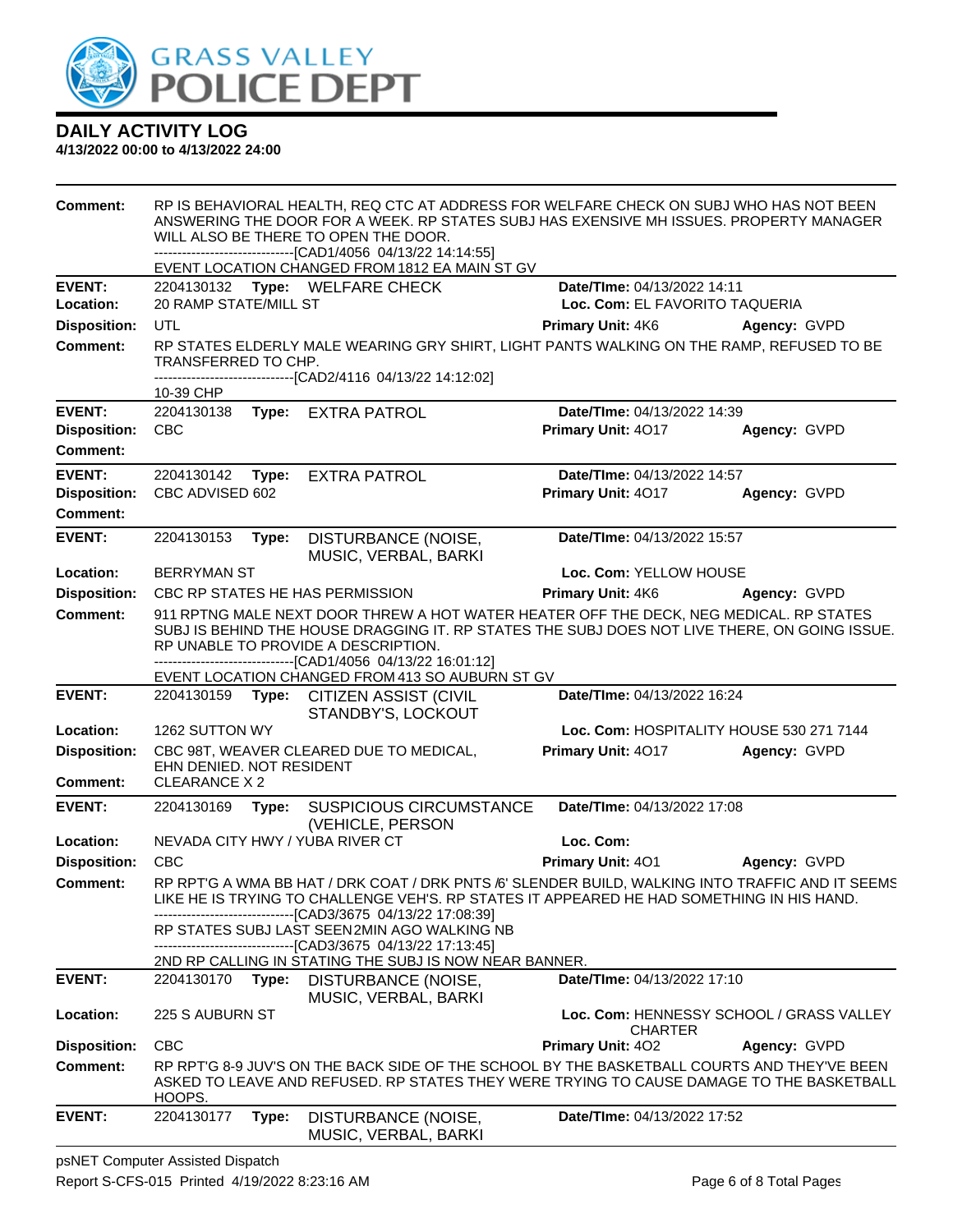

| Location:           | 1857 EA MAIN ST                                                                                                                                                                                                                                            | <b>Loc. Com: BURGER KING 530 272 6226</b> |              |  |
|---------------------|------------------------------------------------------------------------------------------------------------------------------------------------------------------------------------------------------------------------------------------------------------|-------------------------------------------|--------------|--|
| <b>Disposition:</b> | <b>RPT</b>                                                                                                                                                                                                                                                 | <b>Primary Unit: 401</b>                  | Agency: GVPD |  |
| Case No:            | G2200937                                                                                                                                                                                                                                                   |                                           |              |  |
| Comment:            | 911 RPT'G 2 SUBJ'S CAUSING A 415V W/ THE MANAGER. SUBJ'S HAVE BEEN MAKING THREATS TO COME<br>OVER THE COUNTER AT THE MANAGER.<br>--------------------------------[CAD3/3675 04/13/22 17:53:02]                                                             |                                           |              |  |
|                     | AFA PINK HOODIE SWEAT PNTS WHI MASK<br>WMA BLK HOODIE BLK SWEAT PNTS<br>--------------------------------[CAD3/3675 04/13/22 17:53:17]<br>RP STATES THE MALE HALF IS NOW RECORDING THE EMPLOYEE'S AND TAKING PICTURES.                                      |                                           |              |  |
|                     | -------------------------------[CAD1/4056 04/13/22 18:09:07]<br>ISSUED CASE# G2200937 FOR AGENCY GVPD by UNIT 4O1                                                                                                                                          |                                           |              |  |
| <b>EVENT:</b>       |                                                                                                                                                                                                                                                            | Date/TIme: 04/13/2022 17:54               |              |  |
| Location:           | 342 S SCHOOL ST                                                                                                                                                                                                                                            | Loc. Com: BELL HILL SCHOOL                |              |  |
| <b>Disposition:</b> | <b>CBC MOVING ALONG</b>                                                                                                                                                                                                                                    | <b>Primary Unit: 4K6</b>                  | Agency: GVPD |  |
| <b>Comment:</b>     | RP RPT'G 7-8 SUBJS IN THE PLAY AREA AND USING THE TABLES FOR SKATE JUMPS. RP STATES THE JUV'S<br>ARE ALSO THROWING THE CONES AROUND THAT THE SCHOOL HAS ON THE GROUNDS.                                                                                    |                                           |              |  |
| <b>EVENT:</b>       | 2204130182 Type: 911 UNKNOWN<br>(HANGUPS, ABAN'S)                                                                                                                                                                                                          | Date/TIme: 04/13/2022 18:09               |              |  |
| Location:           | 145 S AUBURN ST                                                                                                                                                                                                                                            | Loc. Com: CHARLIES ANGELS CAFE            |              |  |
| <b>Disposition:</b> | UTL                                                                                                                                                                                                                                                        | Primary Unit: 4S5 Agency: GVPD            |              |  |
| <b>Comment:</b>     | 911 OPEN LINE / PHASE 2 PLTS IN THE AREA LISTED.415V HEARD IN THE BACKGROUND A MALE SUBJ<br>TRYING TO GET A FEMALE TO GET INTO A VEH.<br>--------------------------------[CAD3/3675 04/13/22 18:10:58]                                                     |                                           |              |  |
|                     | PLTS BETWEEN 145 AND 150 S AUBURN ST.<br>-------------------------------[CAD3/3675_04/13/22_18:11:57]                                                                                                                                                      |                                           |              |  |
| <b>EVENT:</b>       | MSG LEFT<br>2204130183 Type: VEH CITES, VIN, TOWS, DUI                                                                                                                                                                                                     | Date/TIme: 04/13/2022 18:16               |              |  |
| Location:           | NEAL ST/SO AUBURN ST                                                                                                                                                                                                                                       | Loc. Com:                                 |              |  |
| <b>Disposition:</b> | CBC 415 BETWEEN FRIENDS, SEPERATED                                                                                                                                                                                                                         | Primary Unit: 4K6                         | Agency: GVPD |  |
| <b>Comment:</b>     | OW BUR SUBA<br>-------------------------[CAD1/4056 04/13/22 18:16:43]                                                                                                                                                                                      |                                           |              |  |
|                     | EVENT LOCATION CHANGED FROM NEAL/S AUBURN                                                                                                                                                                                                                  |                                           |              |  |
| <b>EVENT:</b>       | 2204130190 Type: DISTURBANCE (NOISE,<br>MUSIC, VERBAL, BARKI                                                                                                                                                                                               | Date/TIme: 04/13/2022 18:46               |              |  |
| Location:           | 210 SUTTON WY #106                                                                                                                                                                                                                                         | Loc. Com:                                 |              |  |
| <b>Disposition:</b> | UTL UTL GROUP OF JS                                                                                                                                                                                                                                        | <b>Primary Unit: 4K6</b>                  | Agency: GVPD |  |
| Comment:            | RP REPORTING GROUP OF J'S OUTSIDE OF HER APARTMENT CAUSING 415V TRYING TO GET RP TO COME<br>OUTSIDE. PER RP, J'S FREQUENTLY DOORBELL DITCH AND KNOCK ON APT DOORS AND ARE REGULARLY A<br>PROBLEM THROUGHOUT THE COMPLEX. RP UNSURE HOW MANY J'S THERE ARE. |                                           |              |  |
| <b>EVENT:</b>       | 2204130198<br>Type:<br><b>TRESPASS</b>                                                                                                                                                                                                                     | Date/TIme: 04/13/2022 20:00               |              |  |
| Location:           | 918 PAMPAS DR #1                                                                                                                                                                                                                                           | Loc. Com:                                 |              |  |
| <b>Disposition:</b> | CBC SUBJ IS RESIDENT                                                                                                                                                                                                                                       | Primary Unit: 4K6                         | Agency: GVPD |  |
| <b>Comment:</b>     | EMPLOYEE REPORTING A SUBJ TRESPASSING ON THE PROPERTY REQ HE IS MOVED ALONG. WMA DREAD<br>LOCKS AND DARK CLOTHING. NEG WEAPONS SEEN                                                                                                                        |                                           |              |  |
| <b>EVENT:</b>       | 2204130201<br>Type:<br>911 UNKNOWN<br>(HANGUPS, ABAN'S)                                                                                                                                                                                                    | Date/TIme: 04/13/2022 20:13               |              |  |
| Location:           | LAT: 39.22782700 LONG: -121.049283                                                                                                                                                                                                                         | Loc. Com:                                 |              |  |
| <b>Disposition:</b> | <b>HBD</b>                                                                                                                                                                                                                                                 | <b>Primary Unit:</b>                      | Agency: GVPD |  |